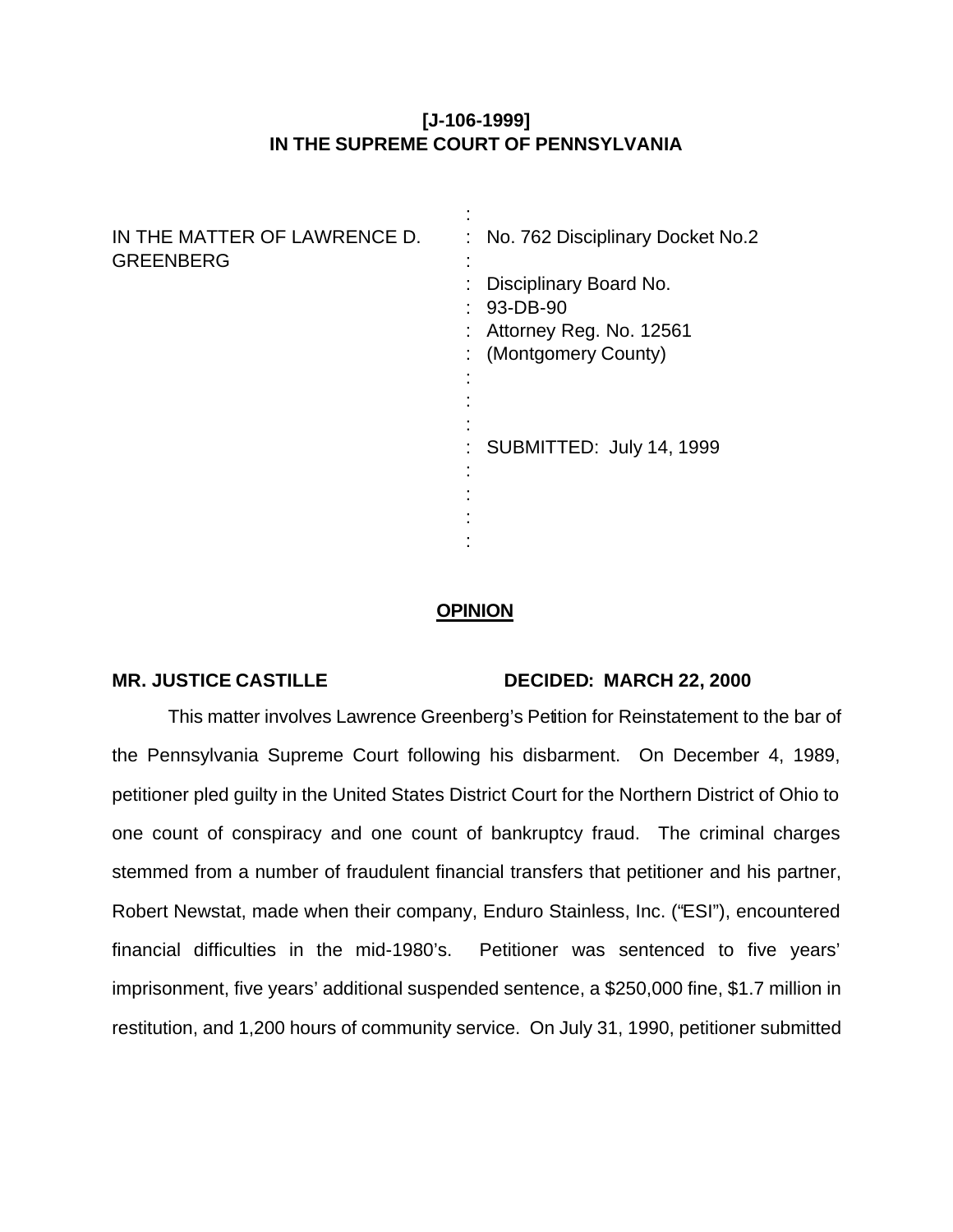his resignation from the bar of the Pennsylvania Supreme Court pursuant to Pa.R.D.E. 215.<sup>1</sup> He was disbarred by Order of this Court dated October 3, 1990.

On December 4, 1996, petitioner filed a Petition for Reinstatement as provided by Disciplinary Board Rules and Procedures § 89.272(b). A hearing on the petition was held before a hearing committee on September 23, 1997. The committee authored a unanimous report recommending reinstatement. Subsequently, the Disciplinary Board issued a report unanimously recommending that petitioner be reinstated.

On January 12, 1999, this Court issued a Rule to Show Cause why an order denying reinstatement should not be entered based upon petitioner's failure to overcome the threshold standard articulated in Office of Disciplinary Counsel v. Keller, 509 Pa. 573, 506 A.2d 872 (1986), as well as his failure to demonstrate by clear and convincing evidence that he has the requisite moral qualifications, competency and learning in the law to practice law in this Commonwealth. Petitioner submitted a brief in support of his petition and requested oral argument. This Court denied his Petition for Reinstatement and his request for oral argument on March 15, 1999. In the Matter of Greenberg, 556 Pa. 101, 727 A.2d 113 (1999). Petitioner subsequently filed a Petition for Reconsideration. On May 10, 1999, this Court entered an Order granting reconsideration and directing that the matter be submitted on briefs.

As a threshold matter, this Court must determine whether Greenberg has demonstrated that his breach of trust was not so egregious that it precludes us from even considering his petition for reinstatement. See In the Matter of Jerome J. Verlin, \_\_\_\_ Pa. \_\_\_\_, 731 A.2d 600 (1999); In the Matter of Costigan, 541 Pa. 459, 464-65, 664 A.2d 518,

 $1$  Rule 215 permits an attorney who is being investigated for misconduct to resign by submitting a verified statement to the Disciplinary Board admitting that the material facts upon which the complaint is predicated are true and that, if charges were predicated upon his misconduct, he could not successfully defend against them.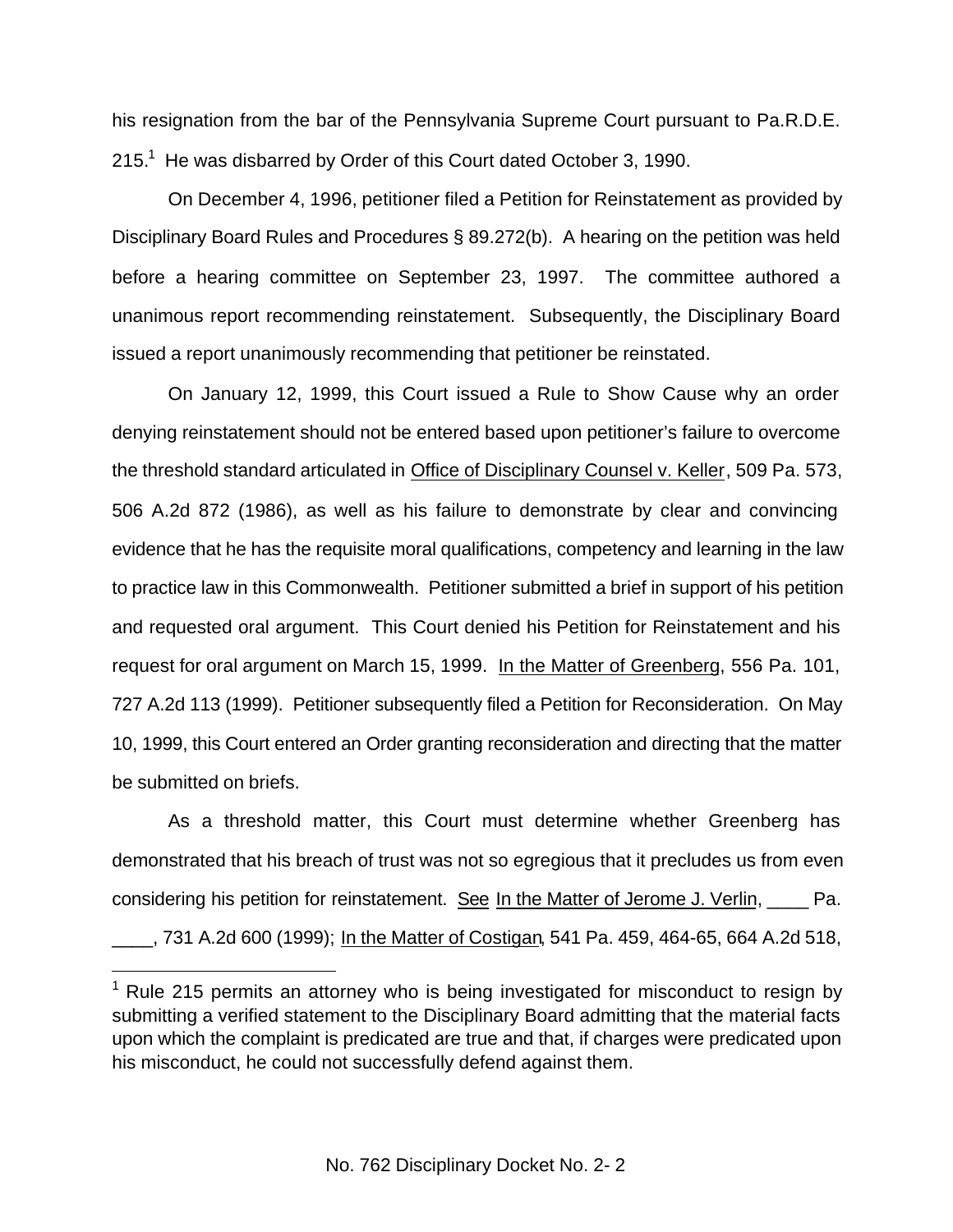520 (1995); Keller, supra. In light of this Court's previous holdings, we cannot say that petitioner's misconduct was so great that he can never be reinstated to the bar. See Verlin,

Pa. at  $\qquad$ , 731 A.2d at 600; Costigan, 541 Pa. at 459, 664 A.2d at 518. Nevertheless, our independent review of the facts in the instant case convinces us that allowing petitioner to resume the practice of law at this time would have a detrimental effect upon the integrity and standing of the bar and on the administration of justice and would subvert the public interest. See Verlin, \_\_\_ Pa. at \_\_\_, 731 A.2d at 602.

The misconduct in this matter arose from petitioner's involvement with ESI, a corporation that made highly leveraged purchases of other metal companies. On November 22, 1985, due to severe financial problems, petitioner and Newstat were forced to close the business. On February 21, 1986, they filed a Chapter 11 bankruptcy petition on behalf of ESI. However, during a three-month period prior to the bankruptcy filing, Newstat and petitioner fraudulently transferred \$2,155,000 from ESI to another corporation that they had recently formed. The partners funneled approximately \$500,000 of these funds back into the bankrupt company in order to meet the corporation's current obligations. Petitioner used \$75,000 of these funds to pay a personal IRS liability and transferred \$90,000 to his personal accounts. Petitioner and Newstat failed to disclose these transfers in any of the required bankruptcy filings. Although petitioner was not actively practicing law at the time the transfers were made, he was a member of the bar. After the demise of ESI, petitioner resumed practicing law.

In arguing for reinstatement, petitioner asserts that there was "no evidence presented that the public trust would be diminished, that the legal profession would be somehow tarnished, and that there would be any blight upon the profession or society" should he be reinstated. Petitioner emphasizes the Office of Disciplinary Counsel's failure to present witnesses to demonstrate the negative impact that his reinstatement would have. However, it is petitioner who bears the burden of proving, by clear and convincing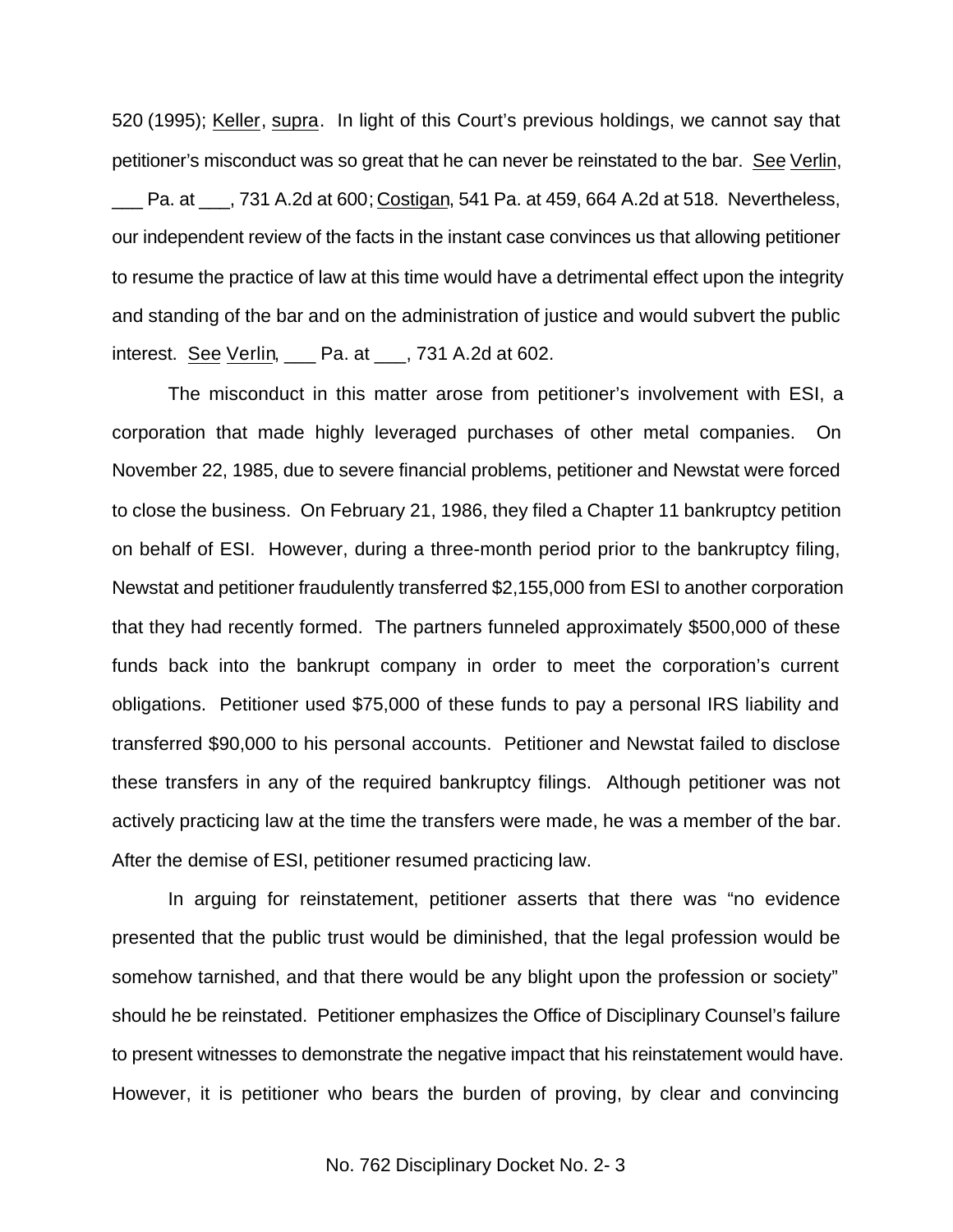evidence, that he should be reinstated. See Verlin, Pa. at \_, 731 A.2d at 602. The Office of Disciplinary Counsel was not obligated to present witnesses on this point.

In any event, no independent evidence is necessary to appreciate that reinstatement at this time would be detrimental to the integrity and standing of the bar, the administration of justice and the public interest. When, in the face of bankruptcy, an attorney fraudulently transfers more than \$2 million in funds from a corporation where he is a principal for his own personal gain, the legal profession is tarnished and public trust cannot help but be diminished. Of course, petitioner's misconduct was more serious than that. After fraudulently transferring the funds, petitioner repeatedly filed documents under oath before the bankruptcy court falsely stating that he had not done so. Deliberate misrepresentations in court filings by an attorney are a grievously serious matter. Attorneys, as officers of the court, who intentionally file false statements in court proceedings implicate the very core of the justice system. Ours is a profession that can only function effectively as long as attorneys abide by their ethical requirements. See generally Office of Disciplinary Counsel v. Grigsby, 493 Pa. 194, 425 A.2d 730 (1981). By repeatedly providing false information to a court of law, petitioner has seriously damaged both the legal profession and the public trust. It is difficult to imagine a circumstance that more closely implicates one's fitness to practice law.

To bolster his claim that the passage of time has ameliorated the impact of his misconduct and calls for his reinstatement, petitioner repeatedly emphasizes that the illegal conduct occurred thirteen years ago. This is not entirely accurate. Although petitioner made the fraudulent transfers and the false filings thirteen years ago, his misconduct continued for several additional years thereafter. Following ESI's liquidation, petitioner resumed practicing law. He continued to practice law for three years, all the while concealing his fraudulent financial dealings and false filings. It was only after he learned that he would likely be indicted by the Federal authorities that petitioner notified the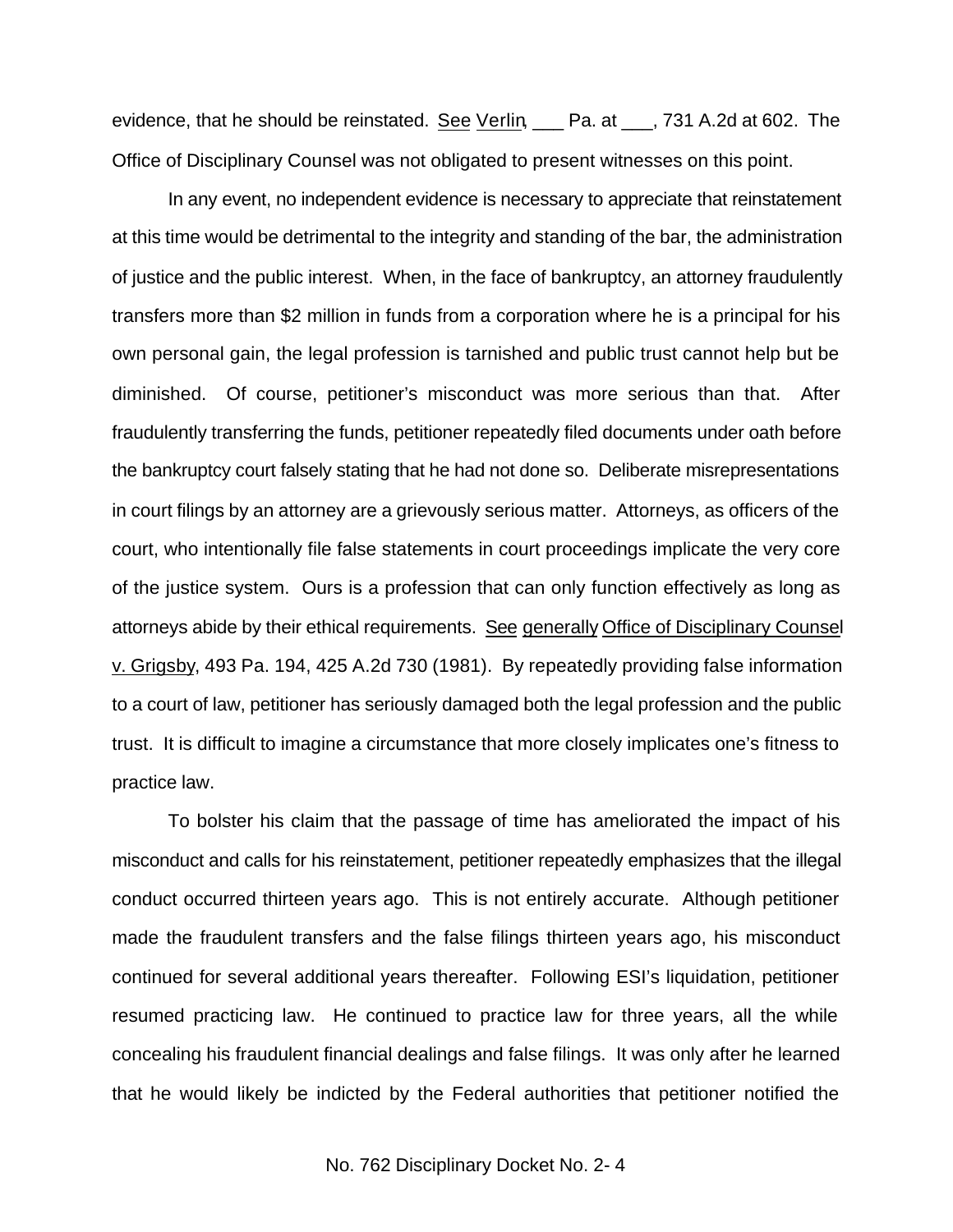Disciplinary Board of his misconduct and tendered his resignation. Were it not for the government's diligence, petitioner's misdeeds may never have come to light. Thus, petitioner's misconduct continued at least through 1989.

Further, we are not satisfied that the mere passage of time has healed the wounds caused to the profession by petitioner's conduct. As a member of the bar, petitioner was charged with upholding the laws of this nation. Respondent need not present witnesses to demonstrate that which is painfully obvious: to reinstate an attorney who has committed major felonies by concealing more than \$2 million from creditors, and then provides false information in court about it, would tarnish the legal profession and adversely affect the public's confidence in lawyers. Given the severity of petitioner's misdeeds, to reinstate him after eight years of disbarment would reinforce the public's perception that lawyers are greedy and dishonest.

Petitioner has submitted some 42 letters, mostly from long-time friends or family members (some of whom are members of the Bar), supporting his petition for reinstatement. The letters are complimentary of petitioner and paint a picture of a man who is generous with his time and well-liked by those who know him. The letters and the other evidence presented below suggest that petitioner is on the road to rehabilitation. Nevertheless, on balance, we believe that reinstatement at this time would tarnish the legal profession and weaken the public trust, especially given the deliberate misconduct here. The fact remains that petitioner and his partner misappropriated over \$2 million and petitioner covered up the crime by repeatedly lying under oath in bankruptcy court. Then, seemingly untroubled by his actions, petitioner spent three years practicing law while concealing his crimes.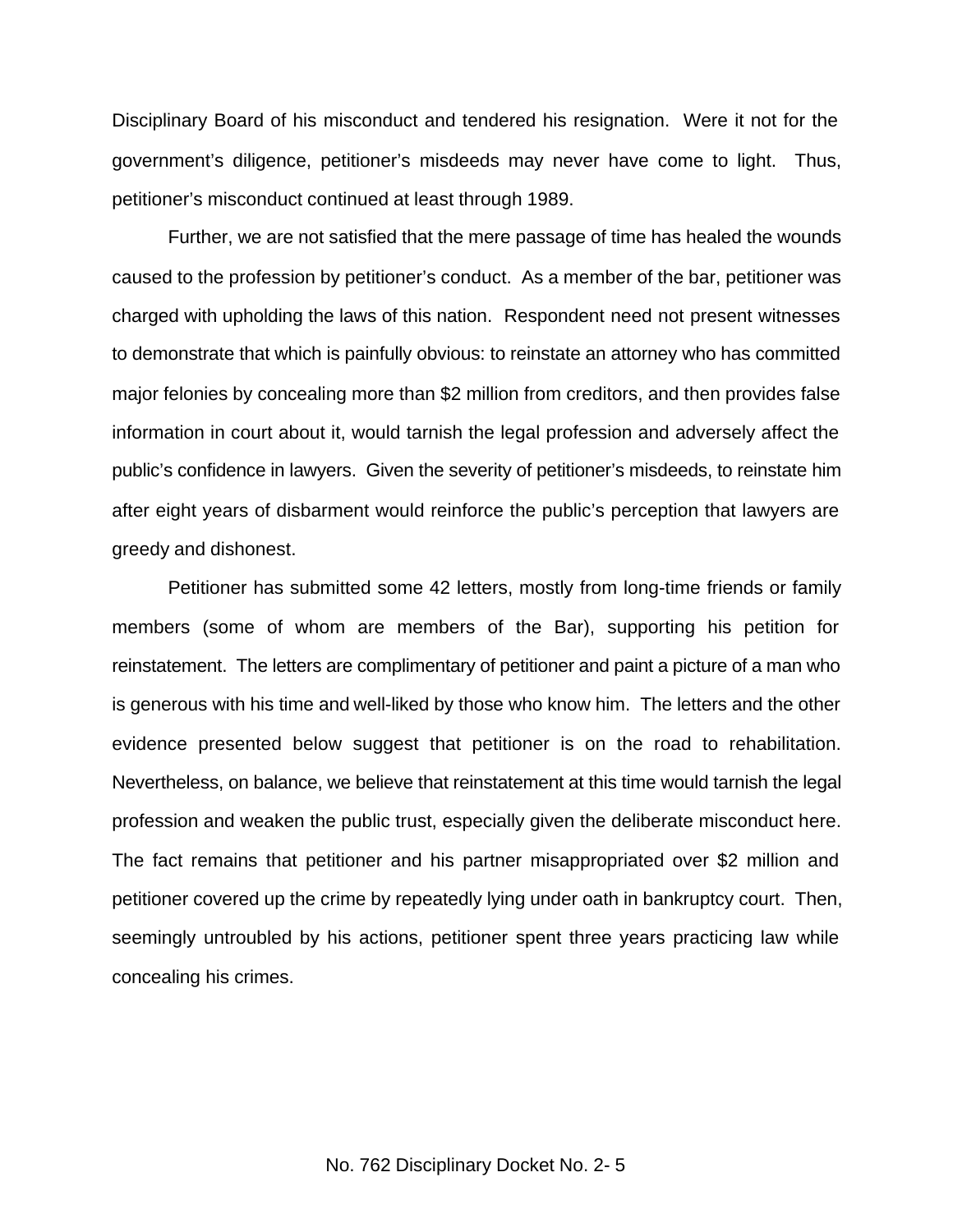Petitioner further asserts that his reinstatement would not harm the public's perception of the legal profession since his case received only limited media coverage.<sup>2</sup> He points to the well-publicized case of Office of Disciplinary Counsel v. Ernest Preate, Jr., \_\_\_\_ Pa. \_\_\_\_, 731 A.2d 129 (1999), and states that the misconduct of a prominent public figure causes greater harm to society's perception of the legal profession. The fact that a large segment of the public may be unaware of petitioner's criminal conduct is irrelevant. The operative question is, if the public knew of petitioner's transgressions, would the fact that he was able to resume practicing law after a mere eight years of disbarment adversely affect the public's perception of the legal profession? We believe it would.

Petitioner attempts to refute respondent's argument that he engaged in outrageous and criminal conduct solely for personal enrichment by stating, "[t]his Court must be aware at this point that Petitioner's misconduct did **not** result in personal enrichment." Petitioner's Reply Brief to the Office of Disciplinary Counsel's Brief in Opposition to the Motion for Reconsideration, p. 11 (emphasis in original). Petitioner totally misses the point. His financial misdeeds were motivated entirely by greed. The fact that personal enrichment did not result is of no moment. Petitioner quotes the Disciplinary Board's conclusion that "it is clear that petitioner, who emerged from this fiasco with no assets whatsoever, engaged not in greedy self-enrichment, but rather in a desperate attempt to pay pressing obligations." Report and Recommendation of the Disciplinary Board of the Supreme Court of Pennsylvania, p. 10. $3$  We cannot agree with this assessment. As the Board noted,

<sup>&</sup>lt;sup>2</sup> Petitioner's misdeeds did not escape the attention of the nationally circulated financial newspaper, The Wall Street Journal; his legal troubles were detailed in a front page article entitled *Leveraged Larceny: How LBOs Provided Major Opportunities for Two Scam Artists*, WALL STREET JOURNAL, March 15, 1990, Section A; Page 1, Column 6.

 $3$  The Disciplinary Board also concluded that petitioner had simply made a "bad error in judgment." Report and Recommendation of the Disciplinary Board of the Supreme Court of Pennsylvania, p. 10. This characterization severely underestimates the misconduct at issue. While fraudulently transferring \$2 million could charitably be called "a bad error in (continued…)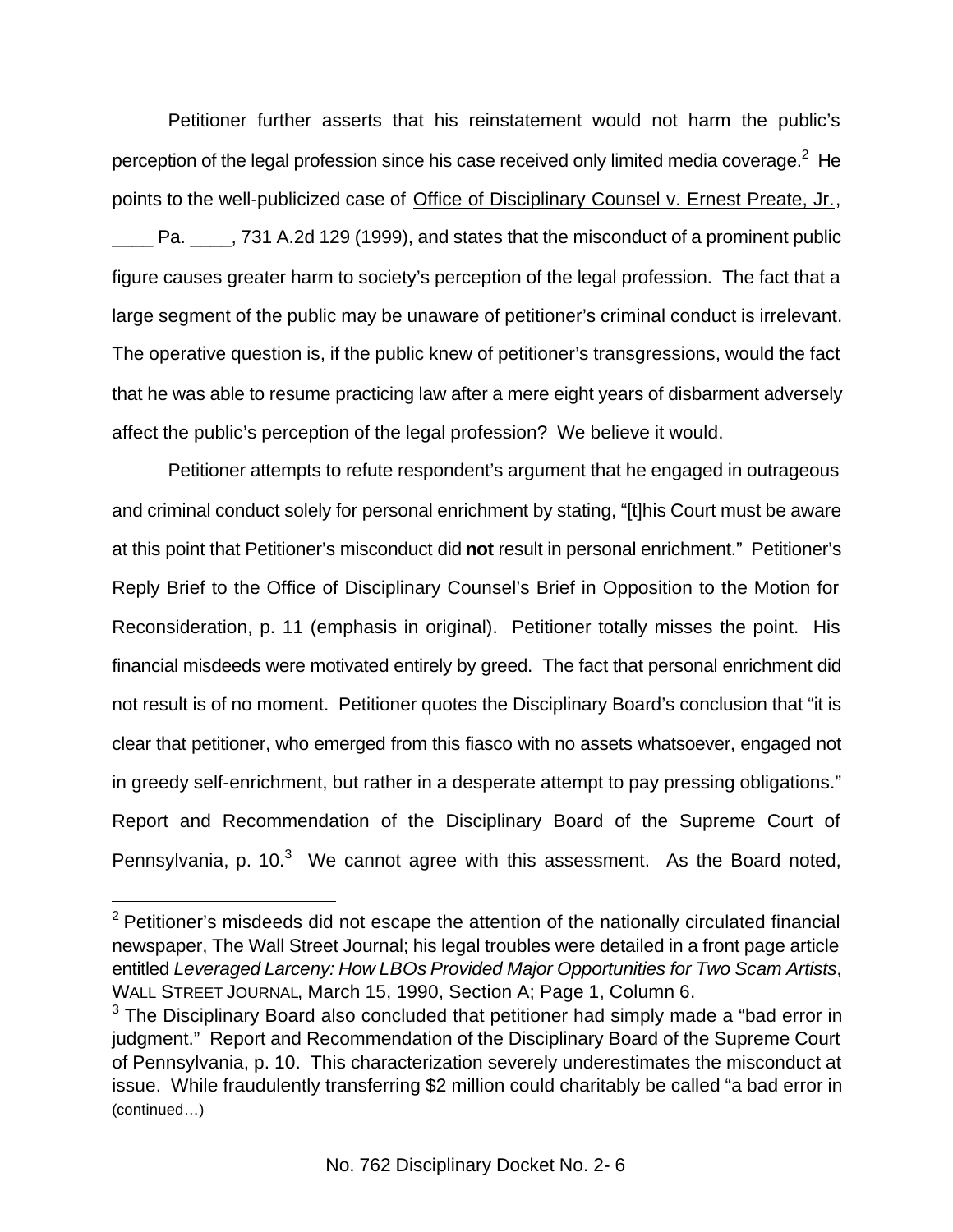petitioner elected to become an equity partner in this "high-flying and seemingly successful industrial business." Id. at p. 8. When the business ceased being profitable, petitioner fraudulently transferred more than \$2 million and deliberately concealed those transfers from the bankruptcy court, in a futile effort not only to keep the company viable but also to discharge his own personal debts, since at least \$90,000 of the company's money was fraudulently transferred into petitioner's personal accounts. Petitioner was undoubtedly convinced that, if these transfers were made, the business could be saved and he would again reap large profits. Thus, these fraudulent transfers obviously were intended to personally enrich petitioner either directly or indirectly.

As this Court has noted, "[t]ruth is the cornerstone of the judicial system; a license to practice law requires allegiance and fidelity to truth." Office of Disciplinary Counsel v. Grigsby, 493 Pa. 194, 200, 425 A.2d 730, 733 (1981). Petitioner's actions brought great dishonor upon the legal profession. To reinstate his license to practice law after eight years of disbarment would only tarnish the image of the legal profession further. The Petition for Reinstatement is denied.

Pursuant to Rule 218(e), Pa. R.D.E., petitioner is directed to pay the expenses incurred by the Board in the investigation and processing of the Petition for Reinstatement.

Madame Justice Newman did not participate in the consideration or decision of this matter.

<sup>(…</sup>continued)

judgment," repeatedly lying under oath is something far more serious than an isolated bad decision.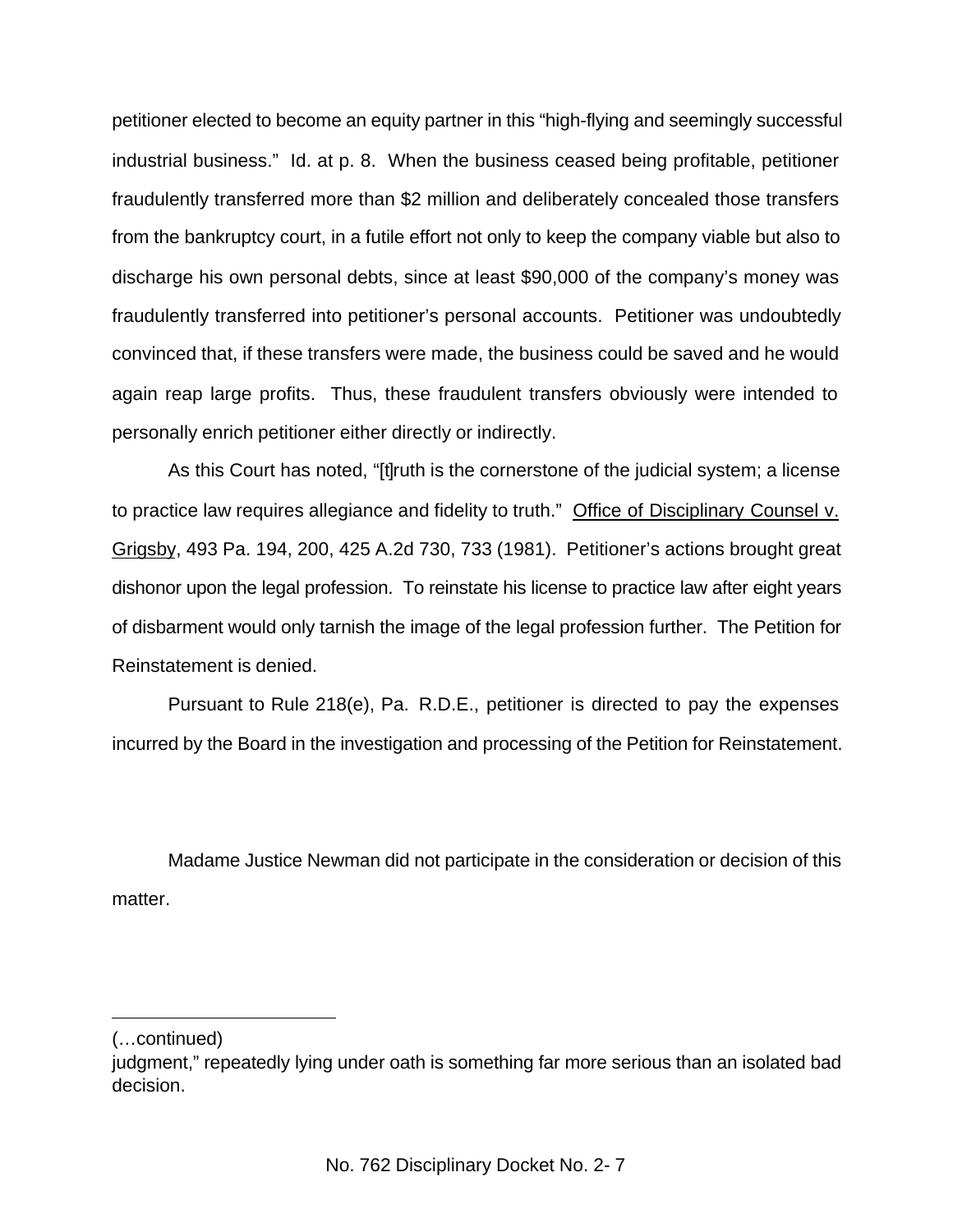Mr. Justice Cappy files a dissenting opinion.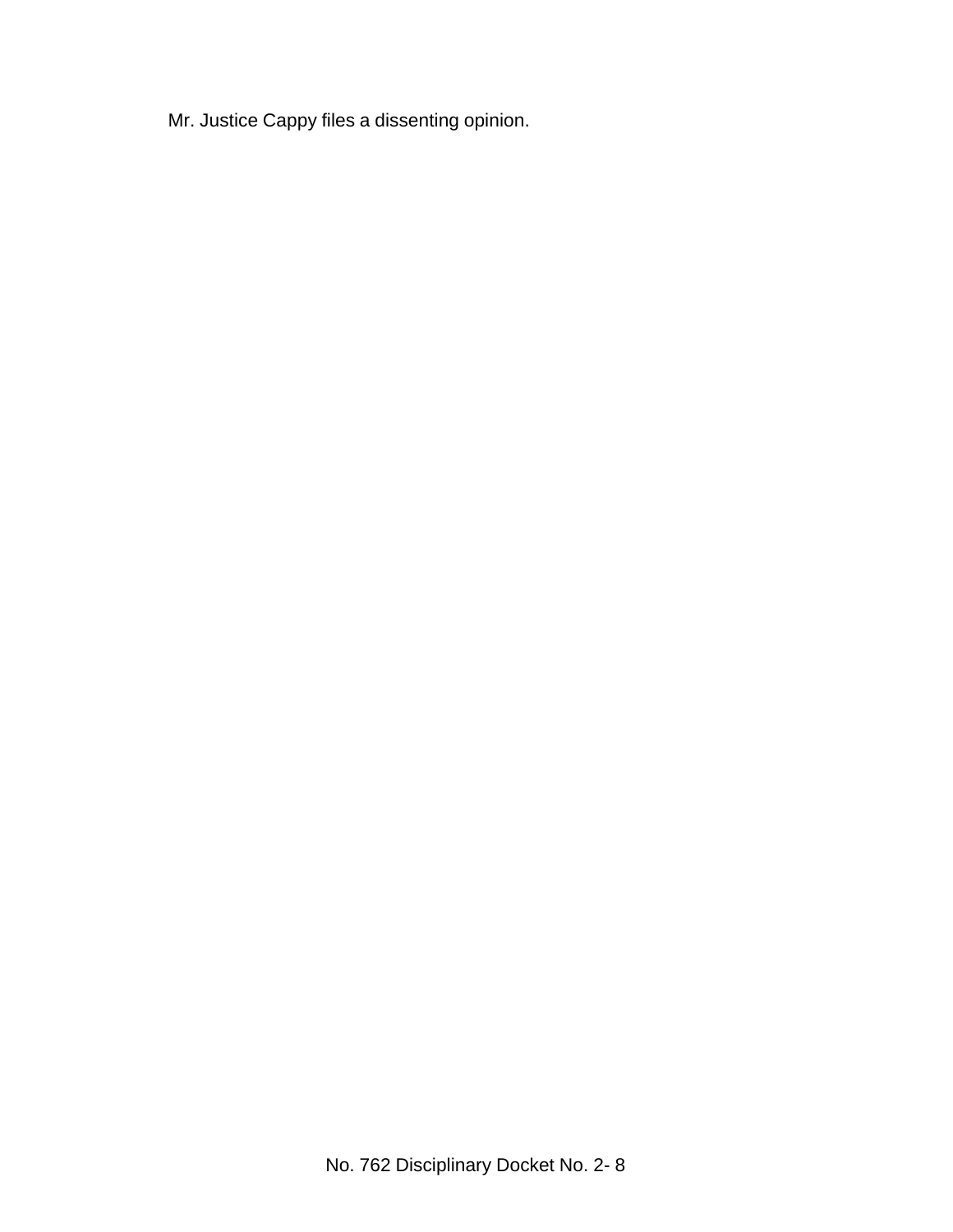# **[J-106-1999] IN THE SUPREME COURT OF PENNSYLVANIA**

| IN THE MATTER OF LAWRENCE D.<br>GREENBERG, | : No. 762 Disciplinary Docket No. 2                          |
|--------------------------------------------|--------------------------------------------------------------|
|                                            | Disciplinary Board No. 93-DB-90<br>: Attorney Reg. No. 12561 |
|                                            | : (Montgomery County)                                        |
|                                            |                                                              |
|                                            | SUBMITTED: July 14, 1999                                     |
|                                            |                                                              |
|                                            |                                                              |
|                                            |                                                              |
|                                            |                                                              |

## **DISSENTING OPINION**

### **MR. JUSTICE CAPPY DECIDED: MARCH 22, 2000**

Contrary to the unanimous recommendations by both the Hearing Committee and the Disciplinary Board to readmit Lawrence Greenberg to the practice of law, the majority denies Mr. Greenberg's petition for reinstatement. I respectfully dissent.

Initially, I believe that the majority's conclusion, that Mr. Greenberg's conduct in 1985 was so egregious that we are barred from considering his petition for reinstatement, is erroneous and inconsistent with prior precedent.

This court has set forth a two-part analysis to be used when considering whether reinstatement is appropriate. First, the court must determine whether the petitioner has shown that his breach of trust was not so egregious as to preclude the court from even considering his petition for reinstatement. In re Verlin, 731 A.2d 600, 601 (Pa. 1999). If the petitioner's conduct is not so egregious as to preclude court consideration of the petition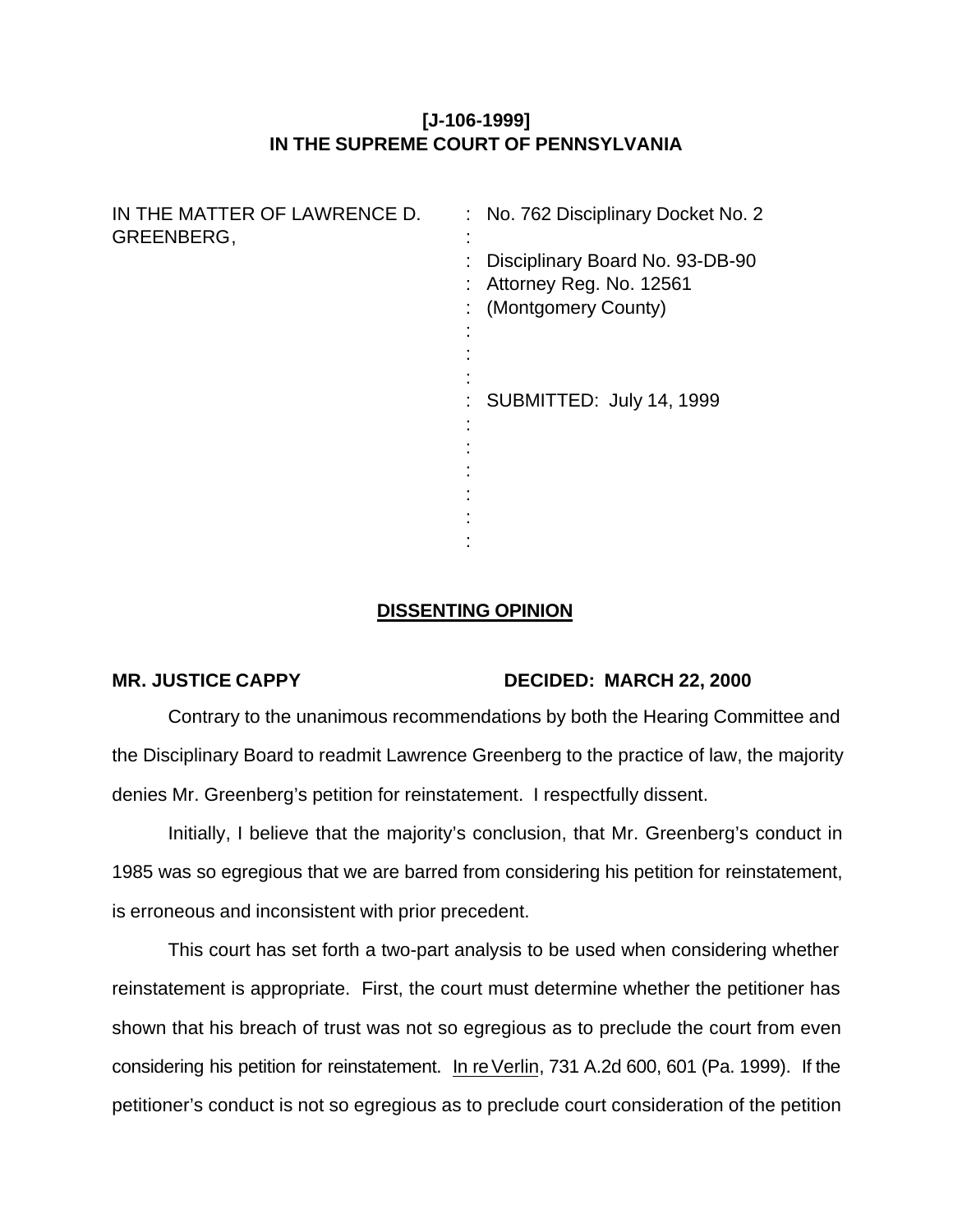for reinstatement, the court then determines whether petitioner has met his burden of proving that his current resumption of the practice of law would not have a detrimental impact on the integrity and standing of the bar, the administration of justice, or the public interest, and that he has the moral qualifications, competency and learning in the law required for admission to practice law in this Commonwealth. Pa.R.D.E. 218(c)(3)(i); Verlin, 731 A.2d at 602.

The majority concludes that Mr. Greenberg's breach of trust was so great that to allow him to resume the practice of law would have a detrimental effect on the bar, the administration of justice and would subvert the public interest.<sup>1</sup> Without so stating, the majority holds that Mr. Greenberg's misconduct was so extreme and egregious that he will be forever barred from successfully seeking reinstatement. Verlin, 731 A.2d at 601 n.2. Based on the facts of this case, I believe this holding to be unwarranted.

Contrary to the majority's conclusion, the evidence establishes, and the lower tribunals found, that Mr. Greenberg's petition for reinstatement should be considered and that he should be readmitted to the practice of law. Mr. Greenberg fraudulently transferred funds from a failing metals business to preserve cash in hopes of funding another company to continue operations. Of the funds transferred to the new company, \$500,000 was transferred back to the failing company to meet then-existing obligations. When the troubled company went into bankruptcy, Mr. Greenberg and the primary owner of the business failed to disclose the transfer of funds.

As noted by the Disciplinary Board, this is a case of an individual giving his all to a failing company and when problems became insurmountable, he resorted to illegal conduct

 $1$  While it is acknowledged that the threshold inquiry is somewhat coextensive with the petitioner's burden under Pa.R.D.E. 218(c)(3)(i), the majority's analysis seemingly blurs the two-part analysis previously articulated by this court. Verlin; In re Costigan, 664 A.2d 518 (Pa. 1995).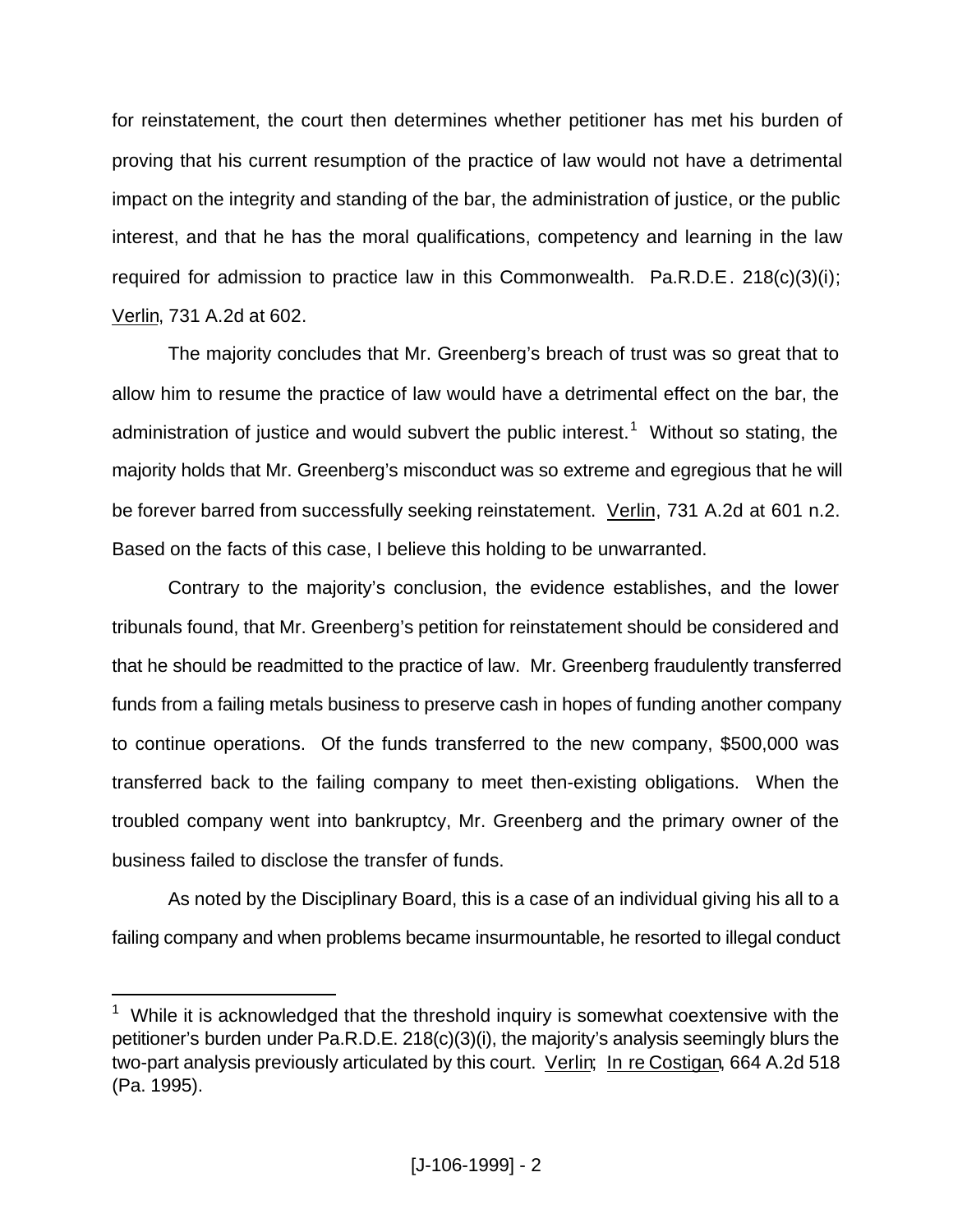to preserve operations. Moreover, while a small percentage of the diverted funds were used for Mr. Greenberg's personal use, the vast majority of the funds were moved to the new company's accounts. Thus, while wrong, Mr. Greenberg's conduct was clearly not so offensive as to preclude review of his petition for reinstatement.

This conclusion is supported by, and consistent with, recent decisions of our court. Indeed, we have held that conduct which was as objectionable, if not more repugnant than the facts in this case, did not preclude review of the reinstatement petition. Verlin, 731 A.2d 600, 601-02 (attorney's knowing and voluntary assisting of another to impersonate a client at a deposition and subsequent litigation of cases with knowledge of the impersonation not so egregious to preclude review); In re Costigan, 664 A.2d 518 (Pa. 1995)(attorney's handling of estate in which he fraudulently undervalued estate, received a portion of the undisclosed monies of the estate, and failed to reveal the distribution of estate assets found not in itself to bar consideration of his petition).

Furthermore, while I disagree with the conclusion reached by the majority, I am more deeply troubled by the majority's focus in this case. Looming large in the majority decision is the dollar amount that Mr. Greenberg misappropriated. Indeed, the amount of money transferred becomes the mantra of the majority and is used to dismiss the evidence offered in favor of reinstatement. The majority has, in essence, created a dollar bar to reinstatement. While two million dollars is without question a large sum of money, the majority allows this figure to color its judgment as to whether to allow reinstatement. Is the misappropriation of two million dollars from a multi-million dollar corporation more egregious than absconding with twenty dollars from a pauper? Simply stated, it is unwise and unjust to focus so intently on the dollar amount at issue where it is the underlying character flaw that is truly relevant.

Finally, having concluded that review of Mr. Greenberg's petition for reinstatement is appropriate, I would also find that he has satisfied the criteria for readmission to the bar.